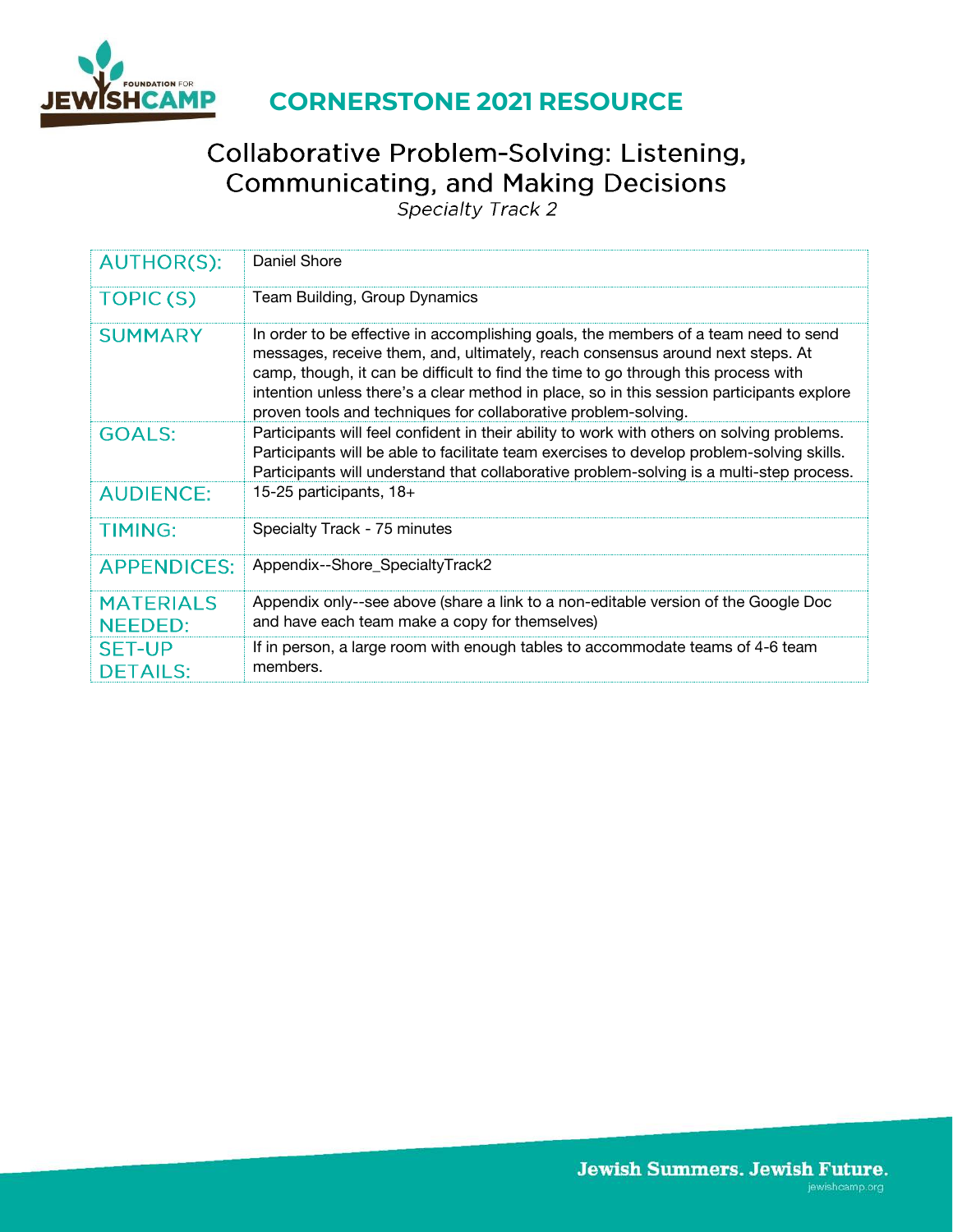

### **CORNERSTONE 2021 RESOURCE**

### **SESSION TIMELINE**

### **Session (75 minutes) -- Collaborative Problem-Solving**

- 00:00-00:10 Mind Meld
- 00:10-00:20 Objectives for the Session
- 00:20-00:25 Ma Nora HaMakom Hazeh (breathing, centering): **You're Not Alone**
- 00:25-00:55 Starting Up a Startup
- 00:55-01:05 Discussion: Reflections on the Experience
- 01:05-01:15 Discussion: Unique & Shared Goals

### **SESSION OUTLINE:**

00:00-00:10 Session leader explains the guidelines to Mind Meld (see Appendix), does an example with one participant, and then splits the group up into teams of 2 (or 3 for one group if needed based on numbers).

00:10-00:20 Session leader introduces the session topic, ABC's for the session, and connects the topic with the opening activity. Session leader also emphasizes the concept that the session itself is a model for how they can run the same or similar sessions at their camp.

00:20-00:25 Session leader facilitates a quick breathing/centering exercise and brief group learning session/discussion connecting teamwork with the concept of Emunah by using the following points and prompts while reading the room:

- *Teaching:* The awesome value of a team is that you're not alone.
- *Discussion Question:* Have there been times where you've felt alone on a team- why was that?

00:25-00:55 Session Leader explains the guidelines for the Starting Up a Startup experience, and then sends participants back into their Mind Meld teams of 2 for 10 minutes to work on Part 1 (their shared team goals). After all participants return to the main room/group, the session leader sends them back into their teams of 2 for 10 minutes to create their startup idea using two of their words from the Mind Meld activity. After all participants return to the main room/group, the session leader combines teams to create teams of 4 and send them back into their new, larger teams for 10 minutes to combine ideas and create a new startup collectively.

00:55-01:05 Session leader facilitates a group dialogue using the following prompts and reading the room:

- What did you come up with?
- What changed or stayed the same after combining teams into teams of 4?